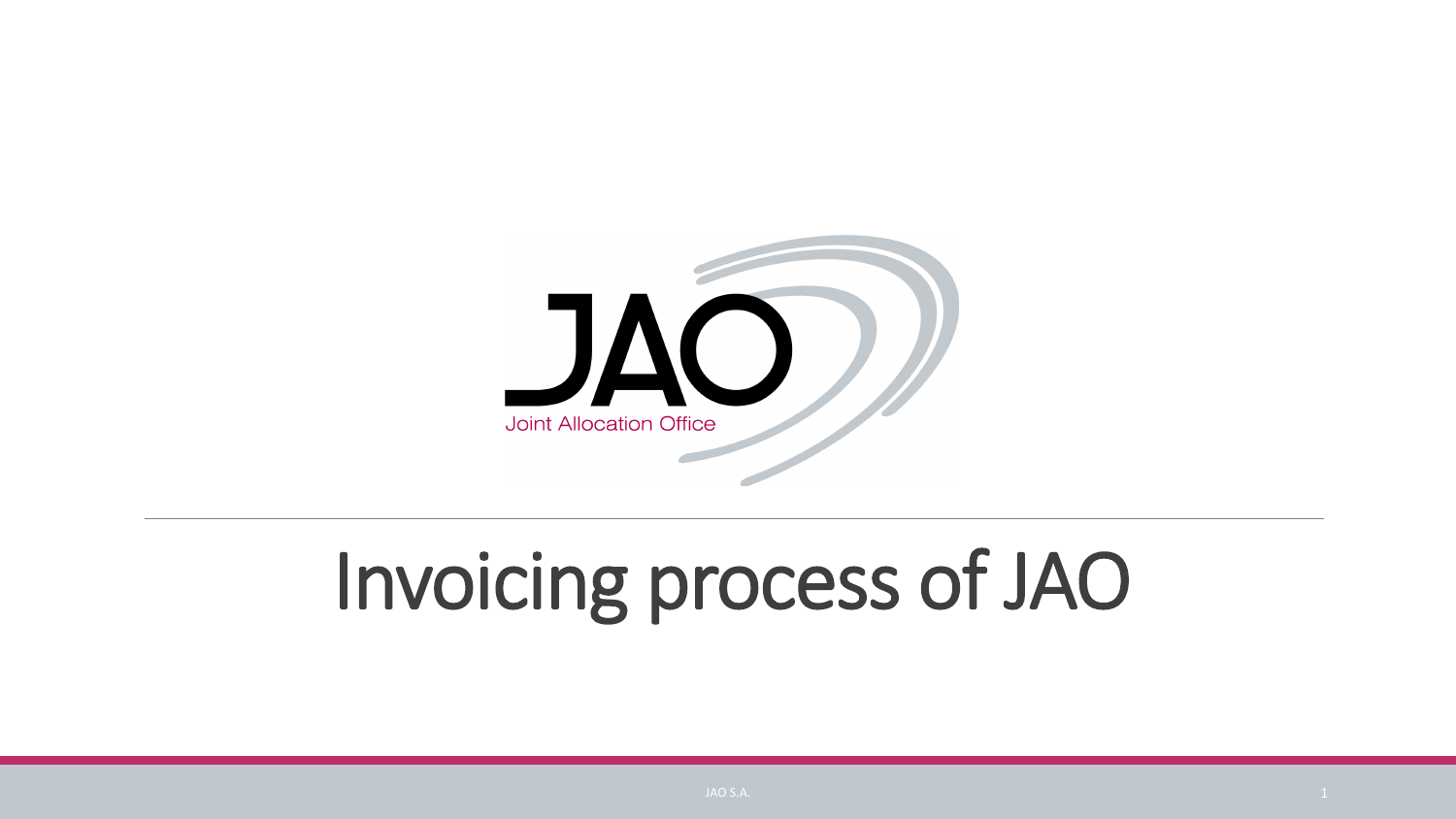## Introduction

*To the attention of all registered and future market participants (MP) of JAO*

This information package covers the following aspects of the invoicing process of JAO:

- $\cdot \cdot$  The products included in the monthly invoicing process
- $\cdot \cdot$  The calculation of the monthly instalments when a product has a duration of more than one month
- $\cdot \cdot$  The number of instalments that can be included in the first invoice of a product (X/N rule)
- ◆ The key dates of the monthly invoicing process and an annual invoicing calendar for the year 2020

In case of any discrepancy between the dates and information published in this document and in the valid and legally binding relevant Allocation Rules, the latter shall prevail and JAO S.A. shall not be held liable for any damages due to such a discrepancy.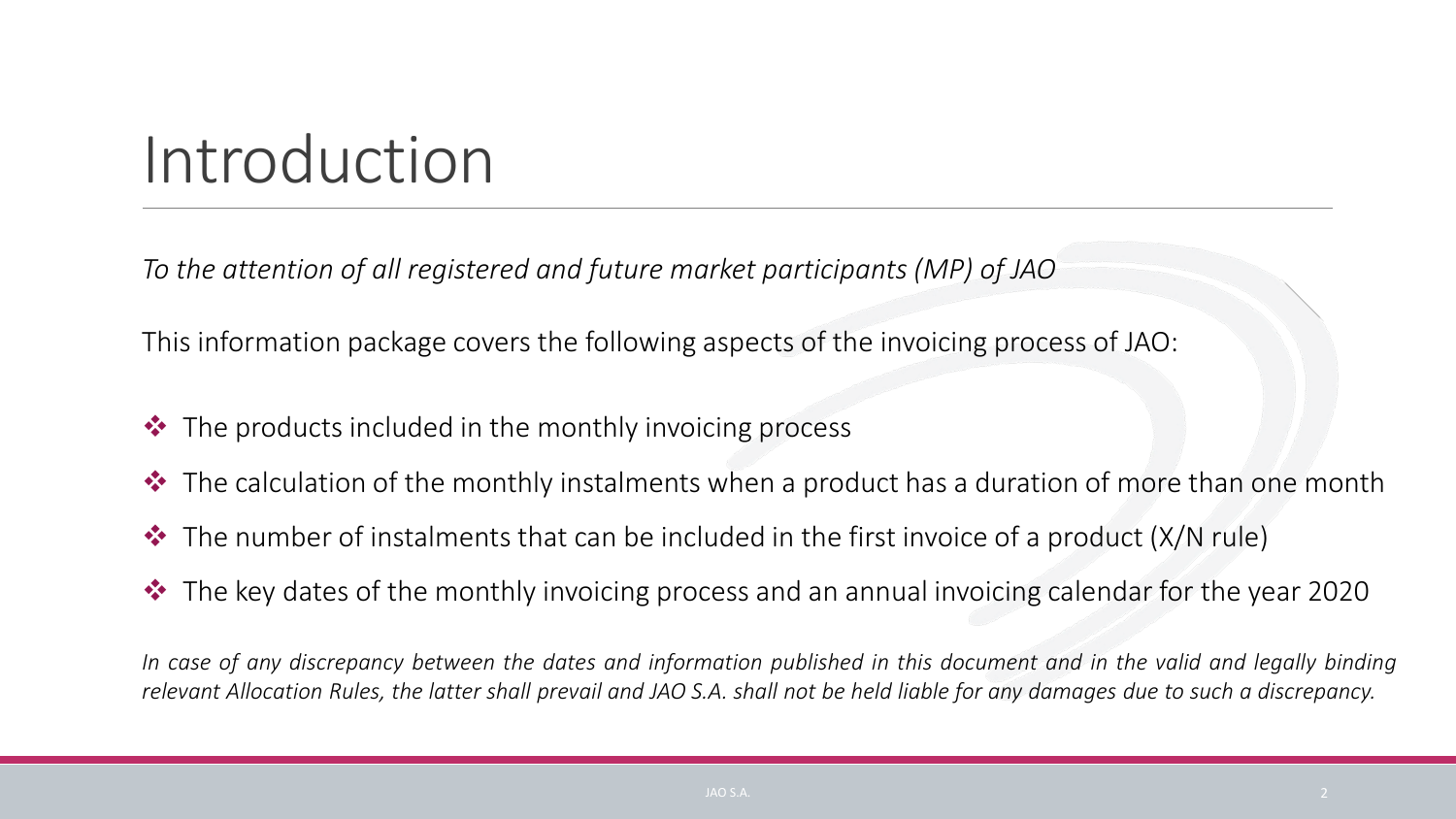#### Overview of capacity products

| Capacity product                  | Invoicing process   | Number of instalments |  |
|-----------------------------------|---------------------|-----------------------|--|
| (Calendar/non-calendar)<br>Yearly | Monthly instalments | 12                    |  |
| (Winter/Summer)<br>Seasonal       | Monthly instalments | 6                     |  |
| Quarterly                         | Monthly instalments | 3                     |  |
| Monthly                           | At once             |                       |  |
| Weekly                            | At once             | $\mathbf 1$           |  |
| Weekend                           | At once             | $\mathbf 1$           |  |
| Daily                             | At once             |                       |  |
| Intraday                          | At once             |                       |  |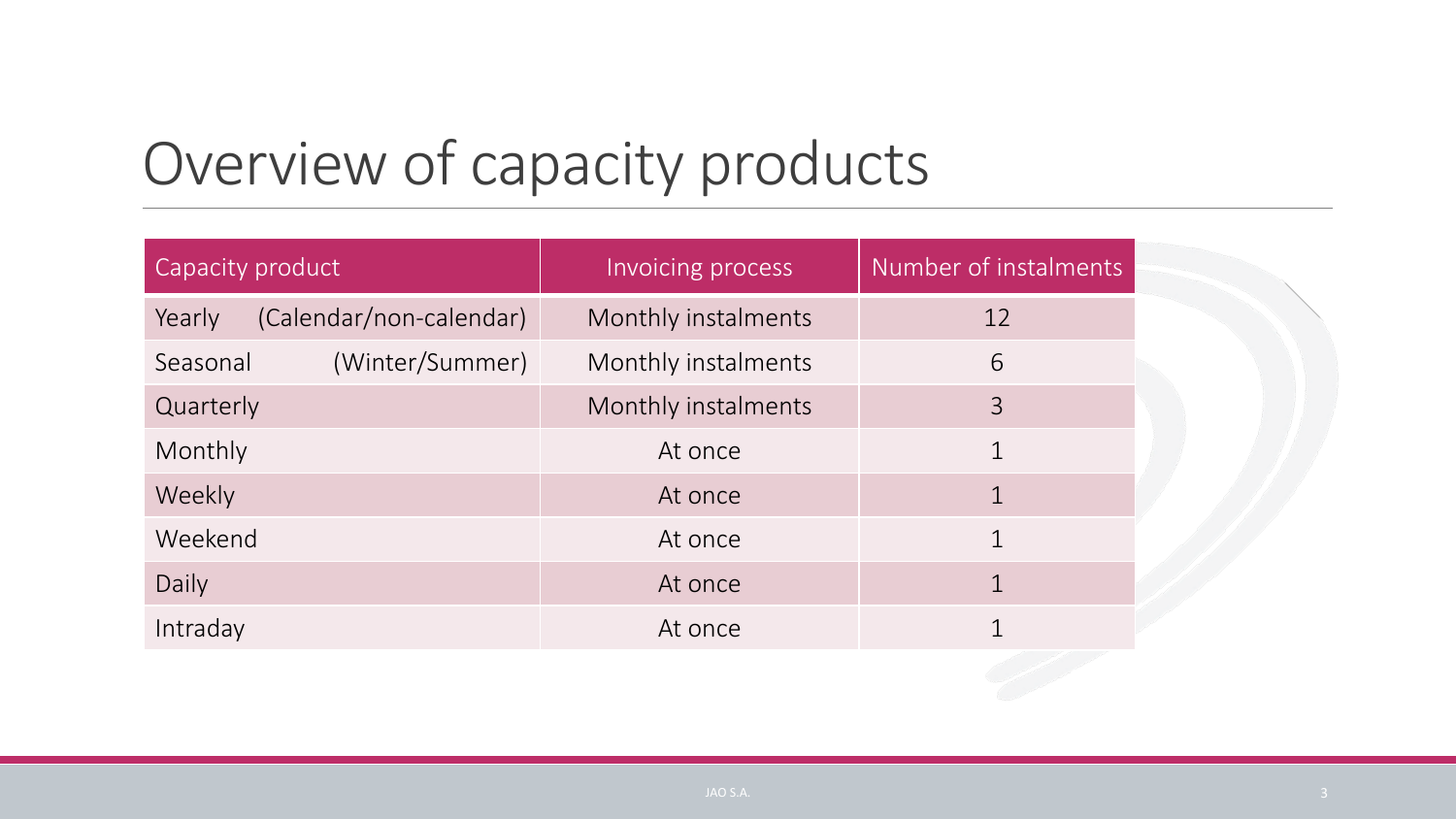#### Calculation of monthly instalments - Formula



\* Takes into account maintenance period(s)

\*\* Takes into account clock changes (23/25 hours respectively)

\*\*\* Last installment includes balance difference due to rounding applied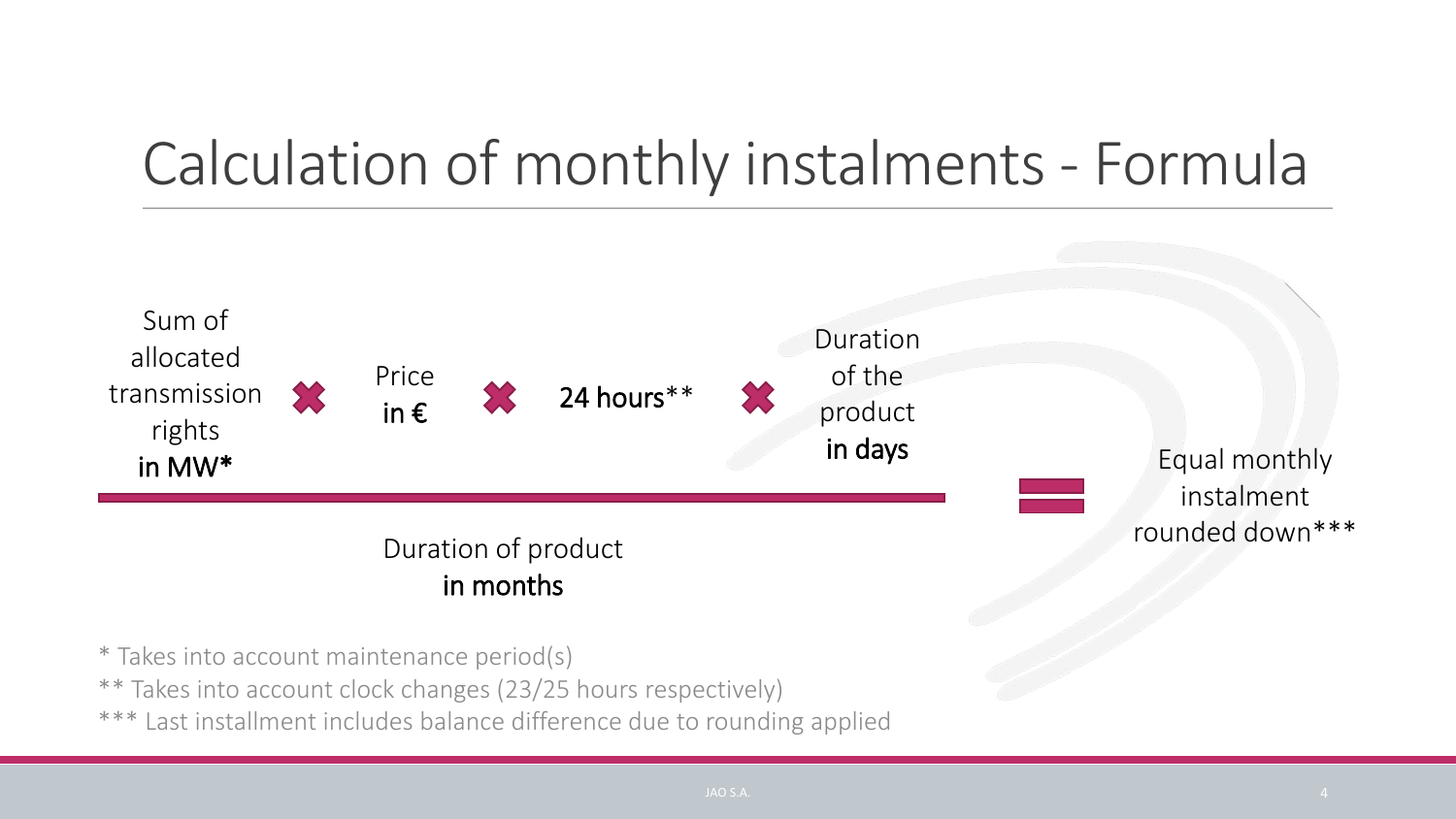#### Calculation of monthly instalments - Example

| <b>Description</b>                                               | <b>Specifications</b>                                             |                          |            |
|------------------------------------------------------------------|-------------------------------------------------------------------|--------------------------|------------|
| Product type                                                     | Quarterly = $3$ months                                            |                          |            |
| Product period                                                   | 01/07/2019 00:00<br>Start:<br>01/10/2019 00:00<br>End:            |                          |            |
| Price in $\epsilon$                                              | 2.01                                                              | 50<br>2.01<br>91         |            |
| Sum of allocated transmission rights in MW                       | 50                                                                | $M$ W<br>days            |            |
| Maintenance period                                               | 02/08/2019 00:00<br>Start:<br>03/08/2019 00:00<br>End:            |                          | 73,164.00€ |
| Offered capacity during maintenance<br>period in MW              | $\overline{0}$                                                    | $\overline{3}$<br>months |            |
| Number of days in product period including<br>maintenance period | 92 days (product duration)<br>$-1$ day (maintenance) =<br>91 days |                          |            |
| Monthly instalment in $\epsilon$                                 | 73,164.00                                                         |                          |            |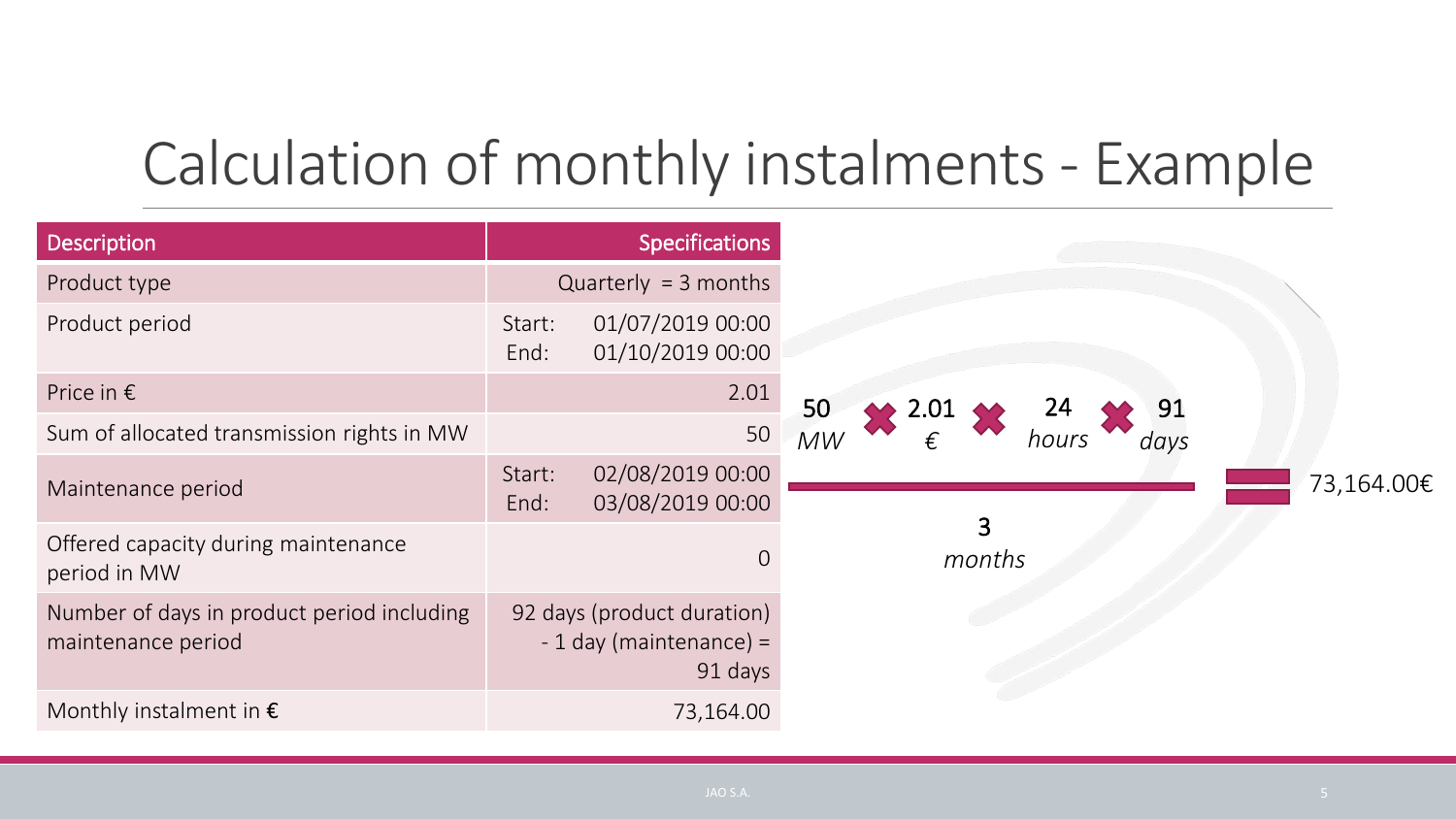# Explanation of the X/N rule

Payments of instalments for allocated long term transmission rights shall be settled before the start of the product period, if the auction timeline allows so.

The number of instalments invoiced for the first payment depends on the end of the contestation period that defines if the invoice will include 1 or 2 instalments linked to that product:

- **\*** If the contestation period of an auction ends **before** the invoicing process of the month preceding the first delivery period of the product =  $1/N^*$  rule applies (cf. example in slide 7)
- $\cdot \cdot$  If the contestation period ends **after** = 2/N<sup>\*</sup> rule applies (cf. example in slide 8)

\*N = duration of the product in months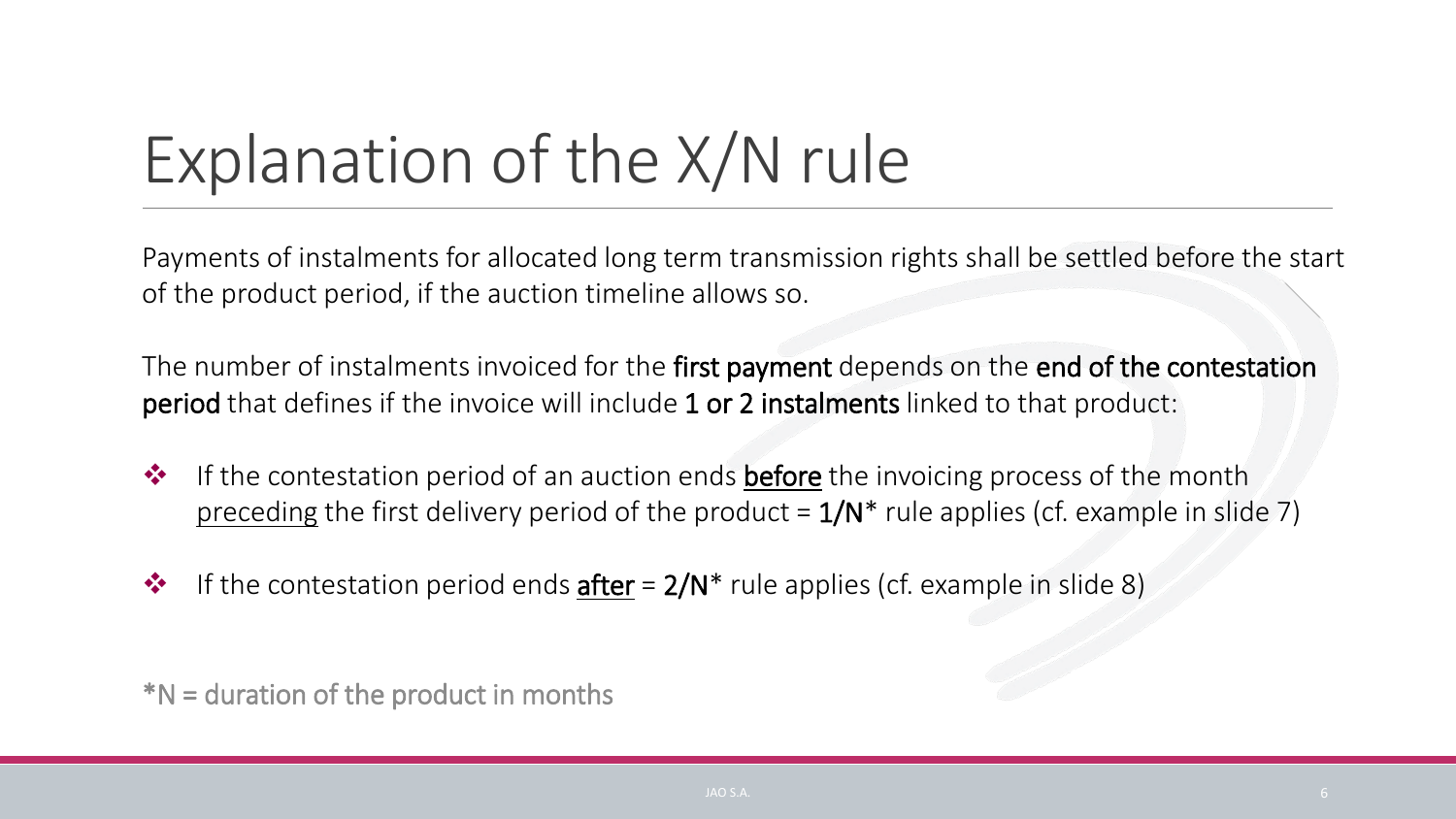| <b>Product type</b>  | <b>Quarterly</b> |
|----------------------|------------------|
| Product period start | 01/07/2019       |
| Product period end   | 01/10/2019       |

#### Example of the 1/N rule\*



\*Disclosed in the auction specifications on JAO's website under "Market data"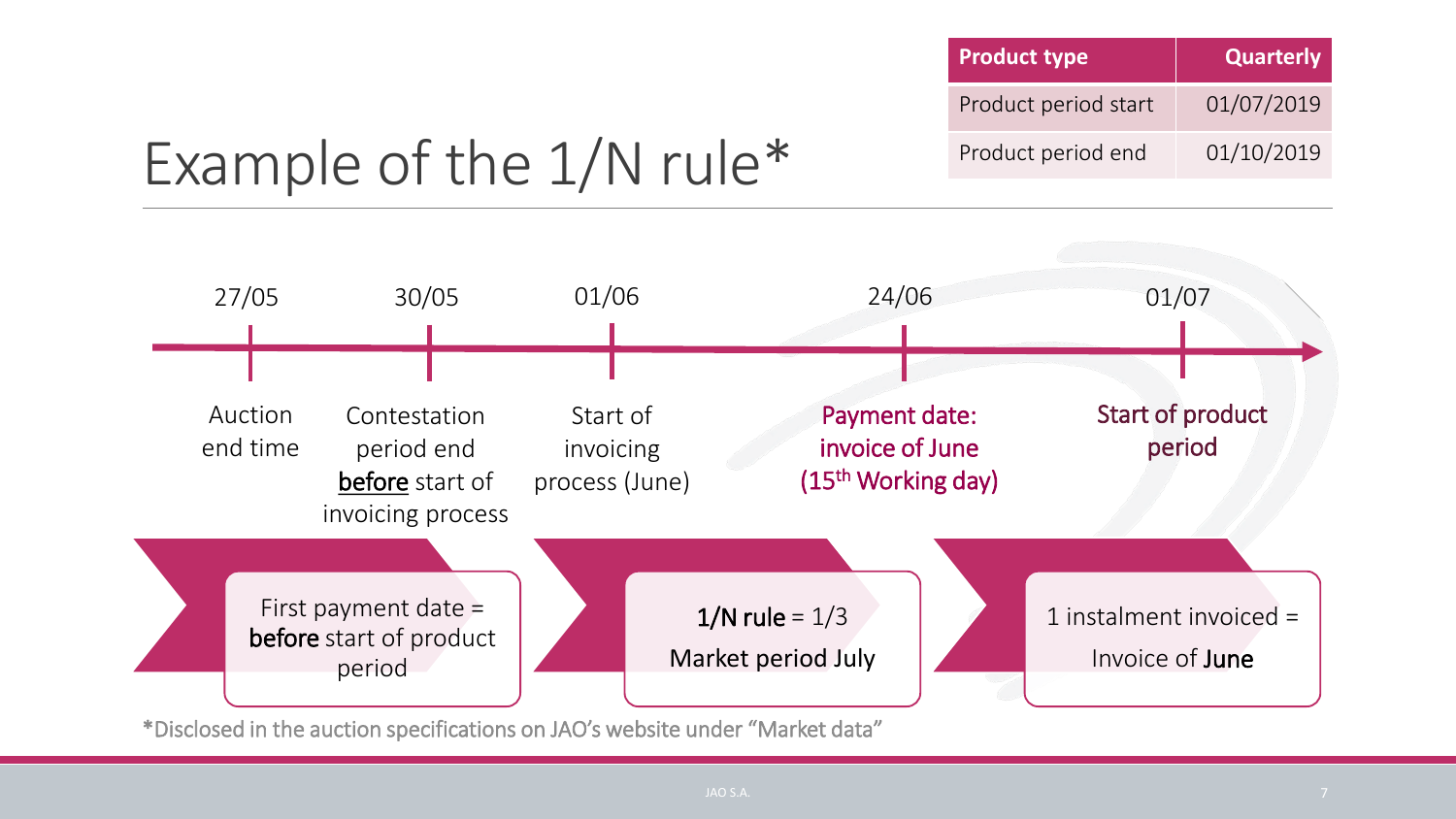|                     |                                                                                                               | <b>Product type</b>                                             | <b>Quarterly</b>     |                                                        |
|---------------------|---------------------------------------------------------------------------------------------------------------|-----------------------------------------------------------------|----------------------|--------------------------------------------------------|
|                     |                                                                                                               |                                                                 | Product period start | 01/07/2019                                             |
|                     | Example of the $2/N$ rule*                                                                                    | Product period end                                              | 01/10/2019           |                                                        |
| 01/06<br>30/05      | 02/06                                                                                                         | 01/07                                                           |                      | 19/07                                                  |
| Auction<br>end time | Contestation period end<br><b>after</b> start of invoicing<br>process<br>Start of invoicing<br>process (June) | Start of invoicing process (July)<br>+ Start of product period  |                      | Payment date:<br>invoice of July<br>(15th Working day) |
|                     | First payment date $=$<br>after start of product<br>period                                                    | $2/N$ rule = $2/3$<br>Market period<br><b>July &amp; August</b> |                      | 2 instalments invoiced $=$<br>Invoice of <b>July</b>   |

\*Disclosed in the auction specifications on JAO's website under "Market data"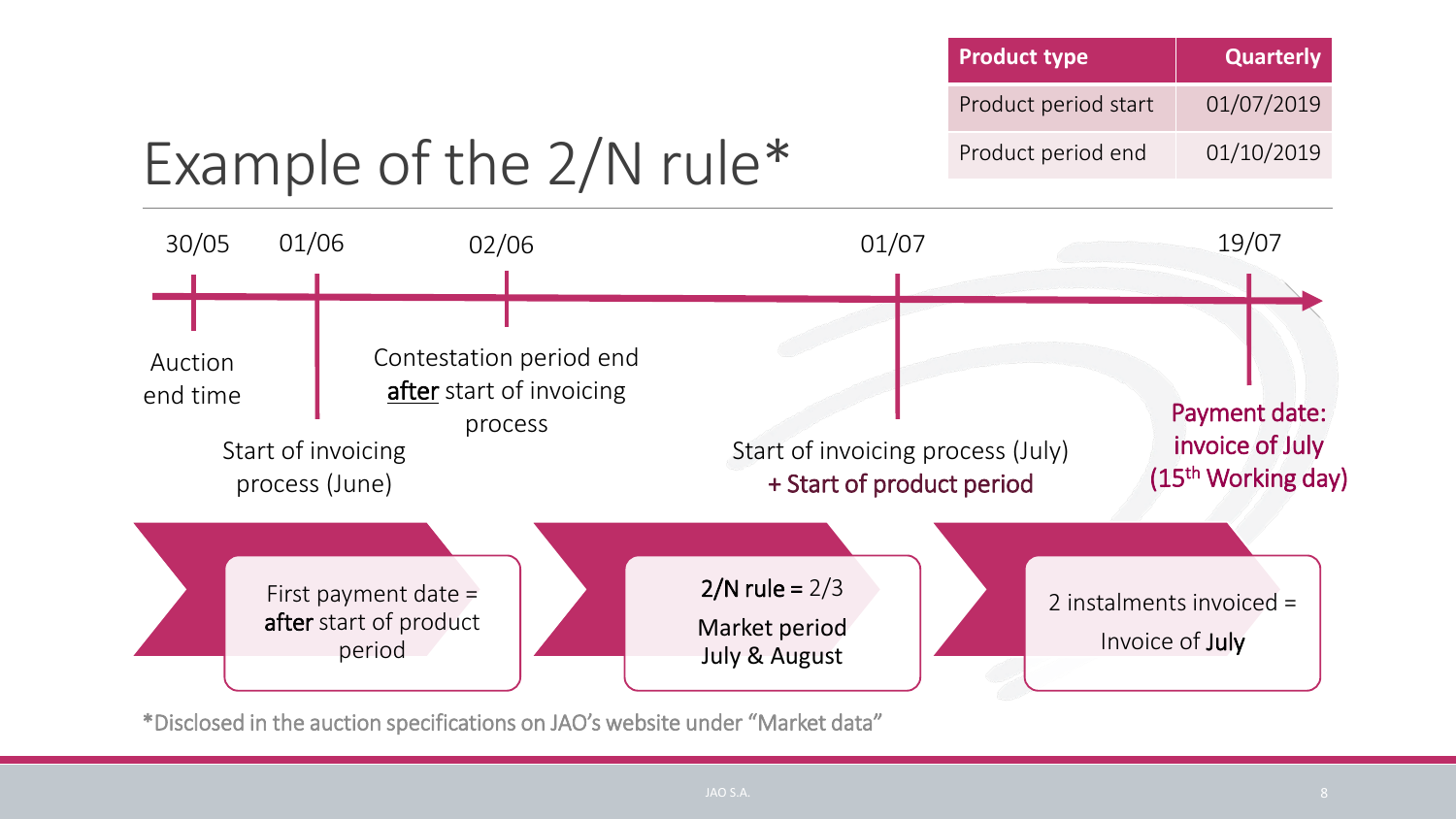#### Monthly invoicing process

◆ Depending on the results of the auction(s), JAO will net the Allocation and Compensation amounts and will issue only one document per MP:

- An invoice: if the Allocations are higher than the Compensations
- A selfbilling: if the Compensations are higher than the Allocations

◆ Once a month, JAO issues invoices and selfbillings

| Products and compensations invoiced in month M                                 | Invoicing in April 2019 (M) |
|--------------------------------------------------------------------------------|-----------------------------|
| Yearly, seasonal, quarterly allocations for M+1                                | May 2019                    |
| Monthly allocations for M and/or M+1 (depending on end of contestation period) | April 2019 and/or May 2019  |
| Weekly, Weekend, Daily, Intraday allocations for M-1                           | <b>March 2019</b>           |
| Compensations (UIOSI, CFACL, CFCCU, CFNCU)* for M-1                            | <b>March 2019</b>           |
| Remuneration of return for M and/or M+1                                        | April 2019 and/or May 2019  |

\* Compensations: UIOSI (Use it or Sell it), CFACL (Auction cancellation), CFCCU (Capacity curtailment), CFNCU (Nomination curtailment)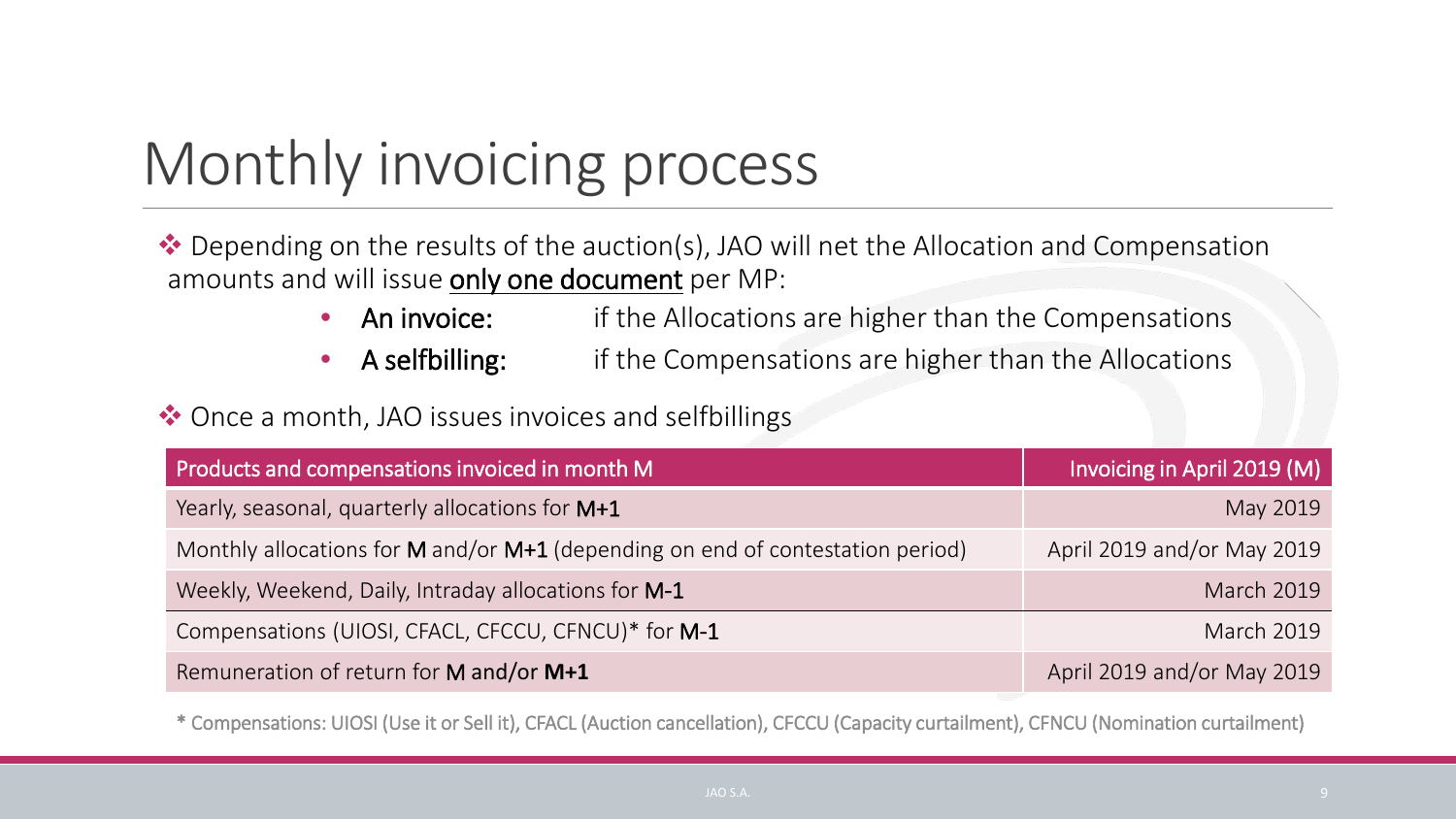#### Monthly invoicing timeline

- JAO's invoicing timeline is based on the Luxembourgish calendar of public holidays
- ◆ An annual invoicing calendar for the year 2020 is published on JAO's website
- ◆ The following example illustrates the key dates of the invoicing steps for April 2019

| <b>Week days</b>                                                                                                                                                                                                          | <b>M</b>     | $\mathsf{T}$   | W                       |                | F           | $\mathsf{S}$   | S       | M              | $\mathbf{T}$                                                                         | W  | $\mathbf{T}$ | F  | S       | $\mathsf{S}$ | M                               | $\mathsf{T}$ | W  | 4T | F. | S       | $\mathsf{S}$ | M       | T  | W  | AT        | F  | S       | $\mathsf{S}$   | M  |    |
|---------------------------------------------------------------------------------------------------------------------------------------------------------------------------------------------------------------------------|--------------|----------------|-------------------------|----------------|-------------|----------------|---------|----------------|--------------------------------------------------------------------------------------|----|--------------|----|---------|--------------|---------------------------------|--------------|----|----|----|---------|--------------|---------|----|----|-----------|----|---------|----------------|----|----|
| Working day (WD)                                                                                                                                                                                                          | $\mathbf{1}$ | 2 <sup>1</sup> | $\overline{3}$          | $\overline{a}$ | 5           | $\circ$        | $\circ$ | $6\phantom{1}$ | 7 <sup>7</sup>                                                                       | 8  | 9            | 10 | $\circ$ | $\circ$      | 11                              | 12           | 13 | 14 | 15 | $\circ$ | $\circ$      | $\circ$ | 16 | 17 | <b>18</b> | 19 | $\circ$ | $\overline{Q}$ | 20 | 21 |
| Day of the month                                                                                                                                                                                                          |              | $\overline{2}$ | $\overline{\mathbf{3}}$ | $\overline{4}$ | $5^{\circ}$ | 6 <sup>1</sup> | 77      | 8              | 9                                                                                    | 10 | 11           | 12 | 13 14   |              | 15                              | 16           | 17 | 18 | 19 | 20      | 21           | 22      | 23 | 24 | 25        | 26 | 27/     | 28             | 29 | 30 |
| $10^{\text{th}}$ WD<br>Public holiday<br>$15^{\text{th}}$ WD<br>22/04/2019<br>Invoice or Selfbilling<br>Deadline for MP to<br>(Easter Monday)<br>issued by JAO<br>credit the Business<br>account<br>(Due date of invoice) |              |                |                         |                |             |                |         |                | $16th$ WD<br>Debit of MP's<br><b>Business</b><br>$account by JAO +$<br>Update of the |    |              |    |         | $17th$ WD    | Payment of a Selfbilling by JAO |              |    |    |    |         |              |         |    |    |           |    |         |                |    |    |

Credit limit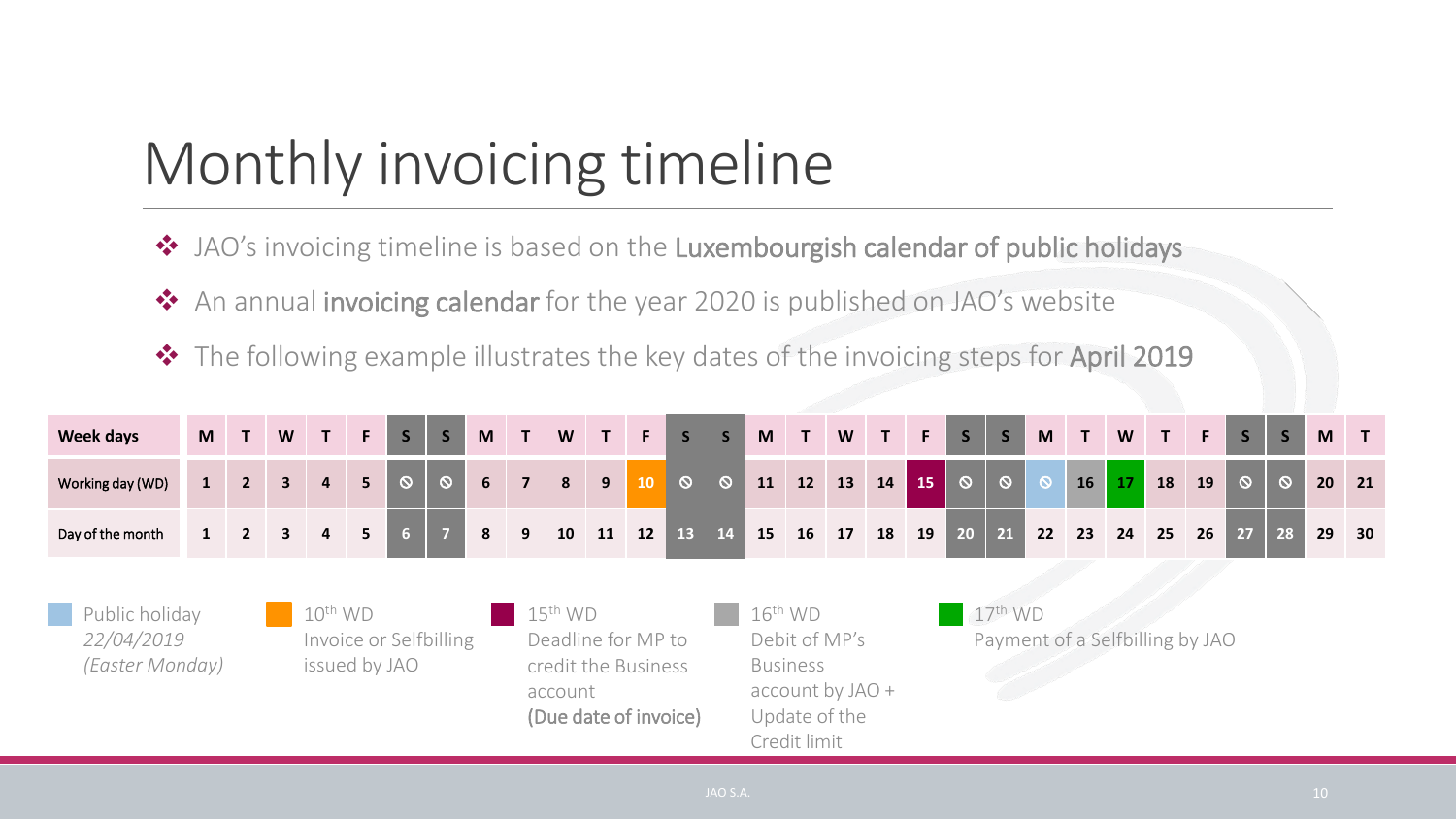#### Summary